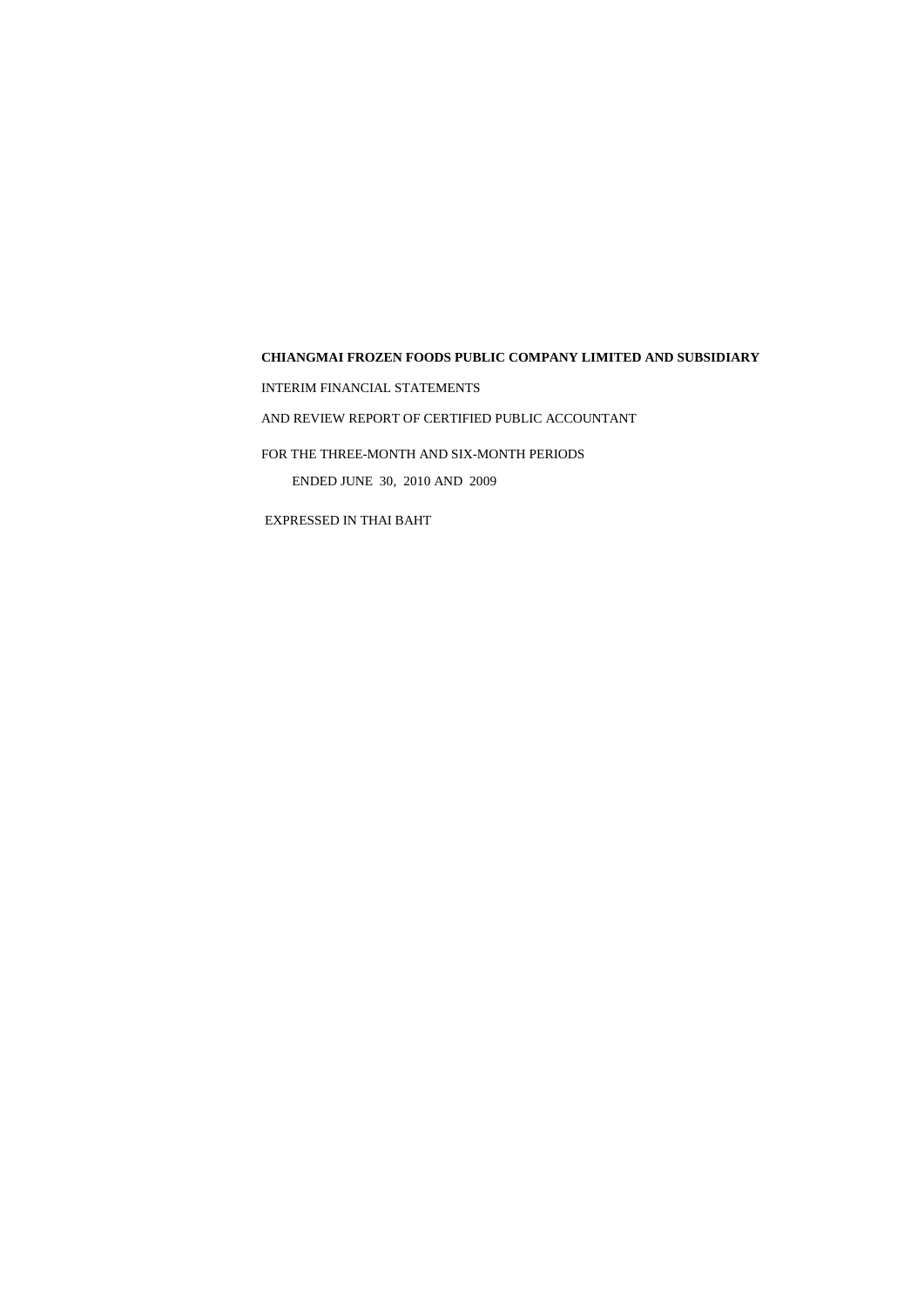### **BALANCE SHEETS**

# **AS AT JUNE 30, 2010 AND DECEMBER 31, 2009**

|                                               |              | In Baht                      |                                |                              |                                |  |  |  |  |
|-----------------------------------------------|--------------|------------------------------|--------------------------------|------------------------------|--------------------------------|--|--|--|--|
|                                               |              |                              | Consolidated                   | Separate                     |                                |  |  |  |  |
|                                               |              | financial statements         |                                |                              | financial statements           |  |  |  |  |
|                                               |              | June 30, 2010<br>"Unaudited" | December 31, 2009<br>"Audited" | June 30, 2010<br>"Unaudited" | December 31, 2009<br>"Audited" |  |  |  |  |
| <b>ASSETS</b>                                 | <b>Notes</b> | "Reviewed"                   |                                | "Reviewed"                   |                                |  |  |  |  |
| <b>CURRENT ASSETS</b>                         |              |                              |                                |                              |                                |  |  |  |  |
| Cash and cash equivalents                     | 6            | 346,113,600                  | 267,997,777                    | 320,591,147                  | 242,470,505                    |  |  |  |  |
| Short - term investments                      | $\tau$       |                              | 50,000,000                     |                              | 50,000,000                     |  |  |  |  |
| Trade accounts receivable - related companies | 5.2,8        | 24,118,921                   | 8,047,337                      | 42,744,341                   | 15,625,755                     |  |  |  |  |
| - other companies - net                       | 8            | 88,320,425                   | 36,213,991                     | 75,953,104                   | 29,209,790                     |  |  |  |  |
| Loan to related company                       | 5.2          |                              | 24,500,000                     |                              | 24,500,000                     |  |  |  |  |
| Inventories - net                             | 9            | 373,309,356                  | 401,603,038                    | 370,629,982                  | 401,603,038                    |  |  |  |  |
| Other current assets                          |              |                              |                                |                              |                                |  |  |  |  |
| Accounts receivable - planters - net          | 10           | 21,147,150                   | 26,671,709                     | 21,147,150                   | 26,671,709                     |  |  |  |  |
| Value added tax receivable                    |              | 2,495,897                    | 1,638,826                      | 2,470,455                    | 1,624,182                      |  |  |  |  |
| Prepaid expenses                              |              | 4,315,013                    | 538,050                        | 4,315,013                    | 538,050                        |  |  |  |  |
| Others                                        |              | 766,421                      | 667,151                        | 749,500                      | 650,919                        |  |  |  |  |
| Total other current assets                    |              | 28,724,481                   | 29,515,736                     | 28,682,118                   | 29,484,860                     |  |  |  |  |
| TOTAL CURRENT ASSETS                          |              | 860,586,783                  | 817,877,879                    | 838,600,692                  | 792,893,948                    |  |  |  |  |
| <b>NON - CURRENT ASSETS</b>                   |              |                              |                                |                              |                                |  |  |  |  |
| Fixed deposits pledged as collateral          | 11           | 14,451,989                   | 14,416,580                     |                              |                                |  |  |  |  |
| Investments in subsidiary                     | $12\,$       |                              |                                | 23,353,658                   | 23,353,658                     |  |  |  |  |
| Property, plant and equipment - net           | 13           | 441,785,036                  | 448, 455, 591                  | 440, 104, 226                | 448,386,945                    |  |  |  |  |
| Non operating assets - net                    | 14           | 20,620,925                   | 21,076,158                     | 20,620,925                   | 21,076,158                     |  |  |  |  |
| Computer software - net                       | 15           |                              | 182,260                        |                              | 182,260                        |  |  |  |  |
| Other non - current assets                    |              | 4,340,033                    | 3,473,214                      | 4,339,133                    | 3,472,314                      |  |  |  |  |
| TOTAL NON - CURRENT ASSETS                    |              | 481,197,983                  | 487,603,803                    | 488,417,942                  | 496,471,335                    |  |  |  |  |
| <b>TOTAL ASSETS</b>                           |              | 1,341,784,766                | 1,305,481,682                  | 1,327,018,634                | 1,289,365,283                  |  |  |  |  |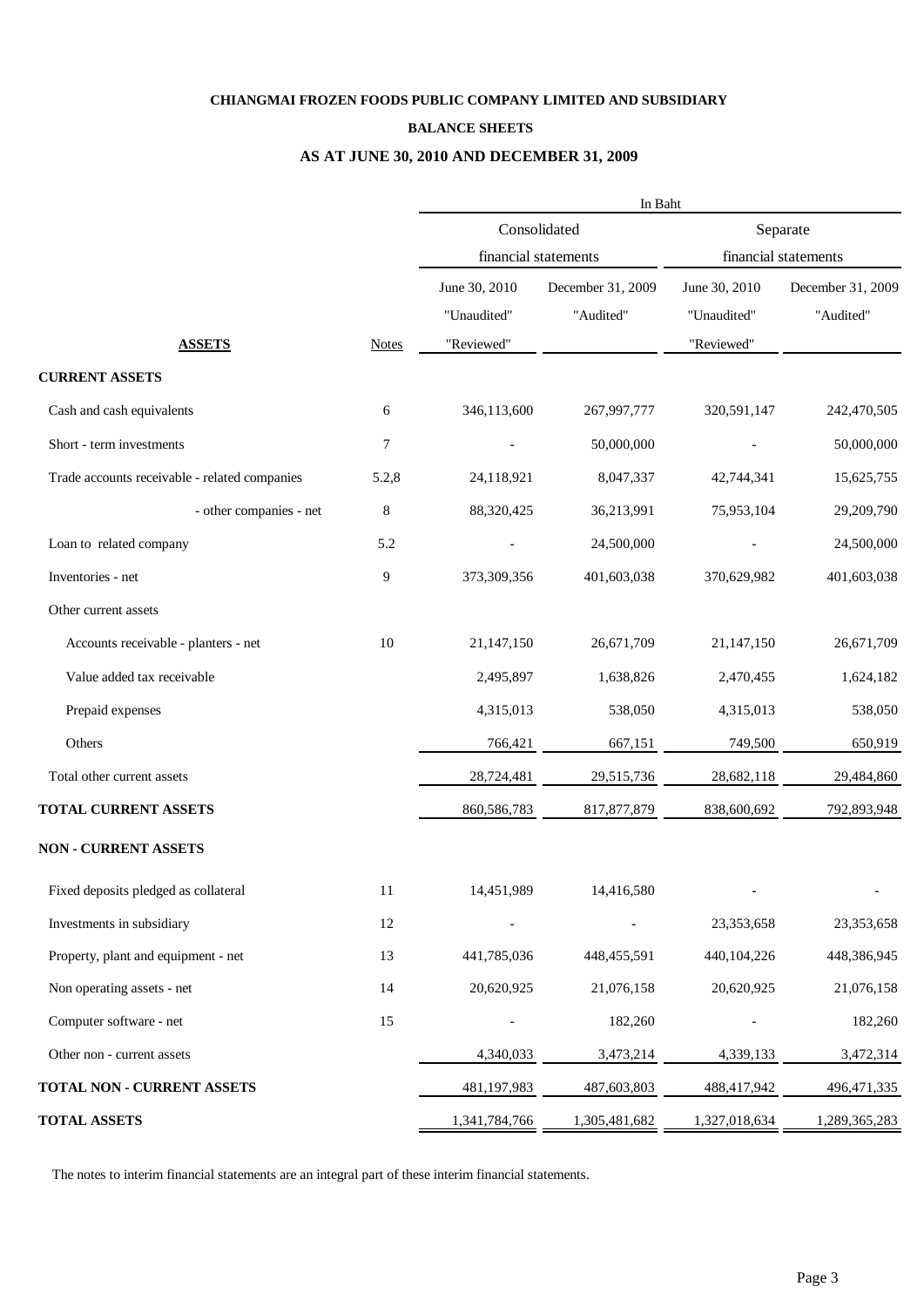### **BALANCE SHEETS (CONTINUED)**

# **AS AT JUNE 30, 2010 AND DECEMBER 31, 2009**

|                                             |              | In Baht              |                   |                      |                   |  |  |  |
|---------------------------------------------|--------------|----------------------|-------------------|----------------------|-------------------|--|--|--|
|                                             |              |                      | Consolidated      | Separate             |                   |  |  |  |
|                                             |              | financial statements |                   | financial statements |                   |  |  |  |
|                                             |              | June 30, 2010        | December 31, 2009 | June 30, 2010        | December 31, 2009 |  |  |  |
|                                             |              | "Unaudited"          | "Audited"         | "Unaudited"          | "Audited"         |  |  |  |
| <b>LIABILITIES AND SHAREHOLDERS' EQUITY</b> | <b>Notes</b> | "Reviewed"           |                   | "Reviewed"           |                   |  |  |  |
| <b>CURRENT LIABILITIES</b>                  |              |                      |                   |                      |                   |  |  |  |
| Trade accounts payable                      |              | 49,928,625           | 47,923,858        | 49,928,625           | 47,923,858        |  |  |  |
| Accrued income tax                          |              |                      | 749,651           |                      |                   |  |  |  |
| Accrued expenses - related companies        | 5.2          | 3,734,856            | 3,650,486         | 3,321,963            | 3,122,059         |  |  |  |
| - other companies                           |              | 47,806,775           | 43,041,639        | 46,954,426           | 42,016,575        |  |  |  |
| Payable from acquisition of assets          |              | 6,298,653            | 717,998           | 6,298,653            | 717,998           |  |  |  |
| Other current liabilities                   |              | 2,963,602            | 1,330,862         | 2,923,352            | 1,302,702         |  |  |  |
| <b>TOTAL CURRENT LIABILITIES</b>            |              | 110,732,511          | 97,414,494        | 109,427,019          | 95,083,192        |  |  |  |
| <b>SHAREHOLDERS' EQUITY</b>                 |              |                      |                   |                      |                   |  |  |  |
| Share capital - Baht 1 par value            |              |                      |                   |                      |                   |  |  |  |
| Authorized shares                           |              |                      |                   |                      |                   |  |  |  |
| 381,146,251 common shares                   |              | 381,146,251          | 381,146,251       | 381,146,251          | 381,146,251       |  |  |  |
| Issued and paid - up shares                 |              |                      |                   |                      |                   |  |  |  |
| 381,145,725 common shares                   |              | 381,145,725          | 381,145,725       | 381,145,725          | 381,145,725       |  |  |  |
| Premium on share capital                    |              | 68,000,000           | 68,000,000        | 68,000,000           | 68,000,000        |  |  |  |
| Retained earnings                           |              |                      |                   |                      |                   |  |  |  |
| Appropriated for legal reserve              | 18           | 38,115,000           | 38,115,000        | 38,115,000           | 38,115,000        |  |  |  |
| Unappropriated                              |              | 743,791,530          | 720,806,463       | 730,330,890          | 707,021,366       |  |  |  |
| <b>TOTAL SHAREHOLDERS' EQUITY</b>           |              | 1,231,052,255        | 1,208,067,188     | 1,217,591,615        | 1,194,282,091     |  |  |  |
| TOTAL LIABILITIES AND SHAREHOLDERS' EQUITY  |              | 1,341,784,766        | 1,305,481,682     | 1,327,018,634        | 1,289,365,283     |  |  |  |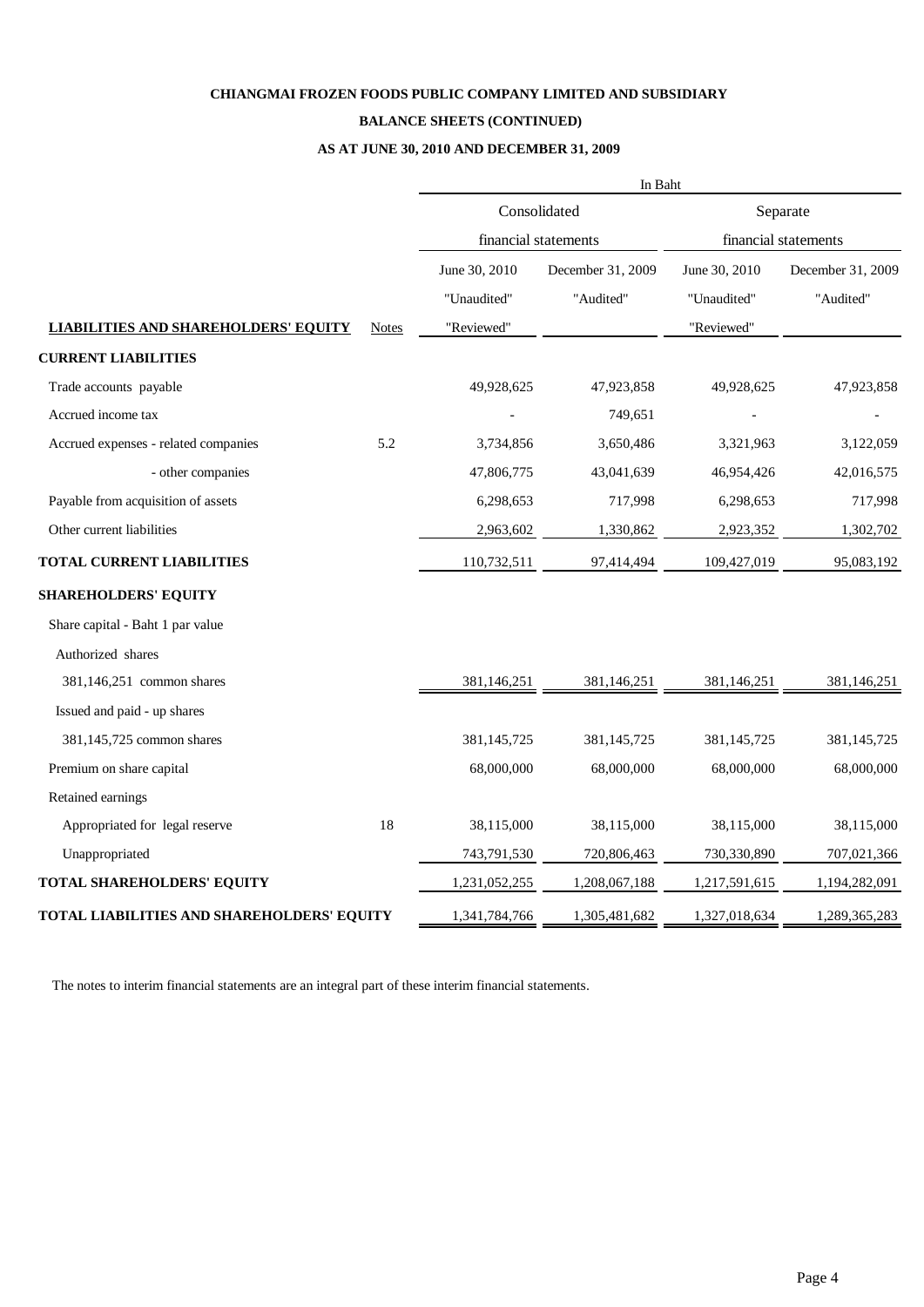# **CHIANGMAI FROZEN FOODS PUBLIC COMPANY LIMITED AND SUBSIDIARY STATEMENTS OF INCOME**

# **FOR THE THREE-MONTH PERIODS ENDED JUNE 30, 2010 AND 2009**

|                                          |             | In Baht              |             |                      |             |  |  |
|------------------------------------------|-------------|----------------------|-------------|----------------------|-------------|--|--|
|                                          |             | Consolidated         |             | Separate             |             |  |  |
|                                          |             | financial statements |             | financial statements |             |  |  |
|                                          | <b>Note</b> | 2010                 | 2009        | 2010                 | 2009        |  |  |
| <b>REVENUES</b>                          |             |                      |             |                      |             |  |  |
| <b>Sales</b>                             |             | 426,876,073          | 427,485,169 | 421,568,430          | 420,480,540 |  |  |
| Gain on exchange rate                    |             | 4,708,096            | 935,099     | 3,858,339            | 602,687     |  |  |
| Interest income                          |             | 669,051              | 903,976     | 622,533              | 827,678     |  |  |
| Other income                             |             | 2,097,102            | 1,432,396   | 2,252,200            | 1,587,496   |  |  |
| Total revenues                           |             | 434,350,322          | 430,756,640 | 428,301,502          | 423,498,401 |  |  |
| <b>EXPENSES</b>                          |             |                      |             |                      |             |  |  |
| Cost of sales                            |             | 291,324,834          | 259,930,521 | 291,324,834          | 259,403,271 |  |  |
| Selling expenses                         |             | 37,189,352           | 34,950,510  | 33,149,244           | 31,514,403  |  |  |
| Administrative expenses                  |             | 11,950,906           | 12,321,063  | 11,450,410           | 11,760,846  |  |  |
| Managements' remuneration                |             | 9,185,065            | 10,249,255  | 8,554,990            | 9,619,180   |  |  |
| Total expenses                           |             | 349,650,157          | 317,451,349 | 344,479,478          | 312,297,700 |  |  |
| Profit before income tax                 |             | 84,700,165           | 113,305,291 | 83, 822, 024         | 111,200,701 |  |  |
| Income tax                               |             |                      | (632, 237)  |                      |             |  |  |
| <b>NET PROFIT</b>                        |             | 84,700,165           | 112,673,054 | 83, 822, 024         | 111,200,701 |  |  |
| Net profit attributable to:              |             |                      |             |                      |             |  |  |
| Equity holders of the parent             |             | 84,700,165           | 112,673,054 | 83, 822, 024         | 111,200,701 |  |  |
| Minority interest of the subsidiary      |             |                      |             |                      |             |  |  |
|                                          |             | 84,700,165           | 112,673,054 | 83, 822, 024         | 111,200,701 |  |  |
| <b>BASIC EARNINGS PER SHARE</b>          | $20\,$      |                      |             |                      |             |  |  |
| NET PROFIT                               |             | 0.22                 | 0.30        | 0.22                 | 0.29        |  |  |
| Weighted average number of common shares | (shares)    | 381, 145, 725        | 381,145,725 | 381,145,725          | 381,145,725 |  |  |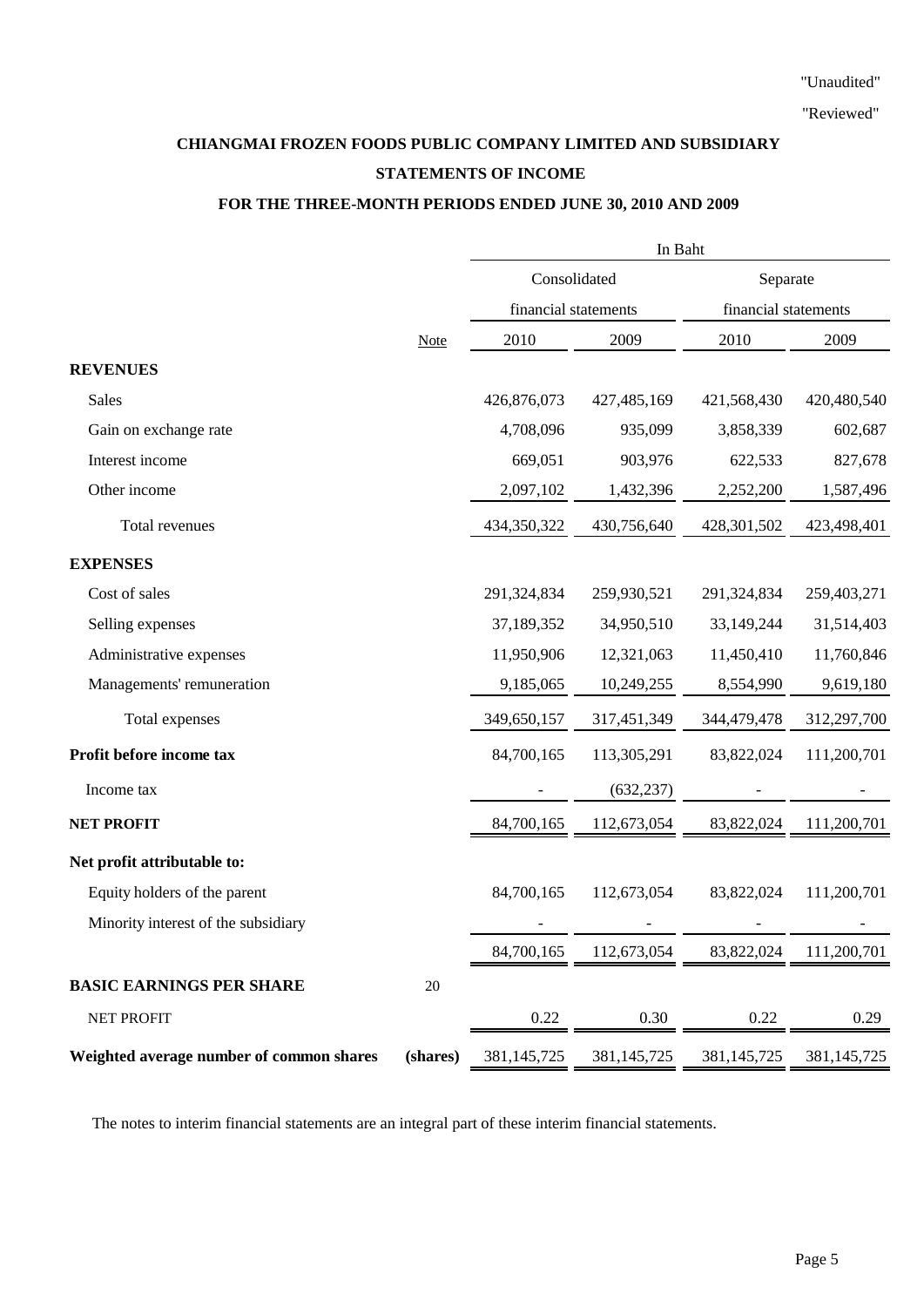# **CHIANGMAI FROZEN FOODS PUBLIC COMPANY LIMITED AND SUBSIDIARY STATEMENTS OF INCOME**

# **FOR THE SIX-MONTH PERIODS ENDED JUNE 30, 2010 AND 2009**

|                                          |             | In Baht              |               |                      |               |  |  |
|------------------------------------------|-------------|----------------------|---------------|----------------------|---------------|--|--|
|                                          |             | Consolidated         |               | Separate             |               |  |  |
|                                          |             | financial statements |               | financial statements |               |  |  |
|                                          | <b>Note</b> | 2010                 | 2009          | 2010                 | 2009          |  |  |
| <b>REVENUES</b>                          |             |                      |               |                      |               |  |  |
| <b>Sales</b>                             |             | 745,642,639          | 735,124,922   | 736,086,243          | 720,472,022   |  |  |
| Gain on exchange rate                    |             | 9,056,863            |               | 7,855,215            |               |  |  |
| Interest income                          |             | 1,299,719            | 2,166,249     | 1,224,622            | 1,992,945     |  |  |
| Other income                             |             | 3,463,069            | 3,444,337     | 3,259,250            | 3,754,537     |  |  |
| Total revenues                           |             | 759,462,290          | 740,735,508   | 748,425,330          | 726,219,504   |  |  |
| <b>EXPENSES</b>                          |             |                      |               |                      |               |  |  |
| Cost of sales                            |             | 530, 377, 759        | 467,127,393   | 529,859,484          | 466,600,143   |  |  |
| Selling expenses                         |             | 66,253,099           | 64, 547, 332  | 58,064,905           | 56,715,084    |  |  |
| Administrative expenses                  |             | 26,117,848           | 24,035,061    | 24,723,050           | 22,685,318    |  |  |
| Loss on exchange rate                    |             |                      | 2,082,836     |                      | 2,088,654     |  |  |
| Managements' remuneration                |             | 18,443,461           | 18,316,916    | 17,183,311           | 17,056,766    |  |  |
| Total expenses                           |             | 641,192,167          | 576,109,538   | 629,830,750          | 565,145,965   |  |  |
| Profit before income tax                 |             | 118,270,123          | 164,625,970   | 118,594,580          | 161,073,539   |  |  |
| Income tax                               |             |                      | (1,180,142)   |                      |               |  |  |
| <b>NET PROFIT</b>                        |             | 118,270,123          | 163,445,828   | 118,594,580          | 161,073,539   |  |  |
| Net profit attributable to:              |             |                      |               |                      |               |  |  |
| Equity holders of the parent             |             | 118,270,123          | 163,445,828   | 118,594,580          | 161,073,539   |  |  |
| Minority interest of the subsidiary      |             |                      |               |                      |               |  |  |
|                                          |             | 118,270,123          | 163,445,828   | 118,594,580          | 161,073,539   |  |  |
| <b>BASIC EARNINGS PER SHARE</b>          | $20\,$      |                      |               |                      |               |  |  |
| NET PROFIT                               |             | 0.31                 | 0.43          | 0.31                 | 0.42          |  |  |
| Weighted average number of common shares | (shares)    | 381, 145, 725        | 381, 145, 725 | 381, 145, 725        | 381, 145, 725 |  |  |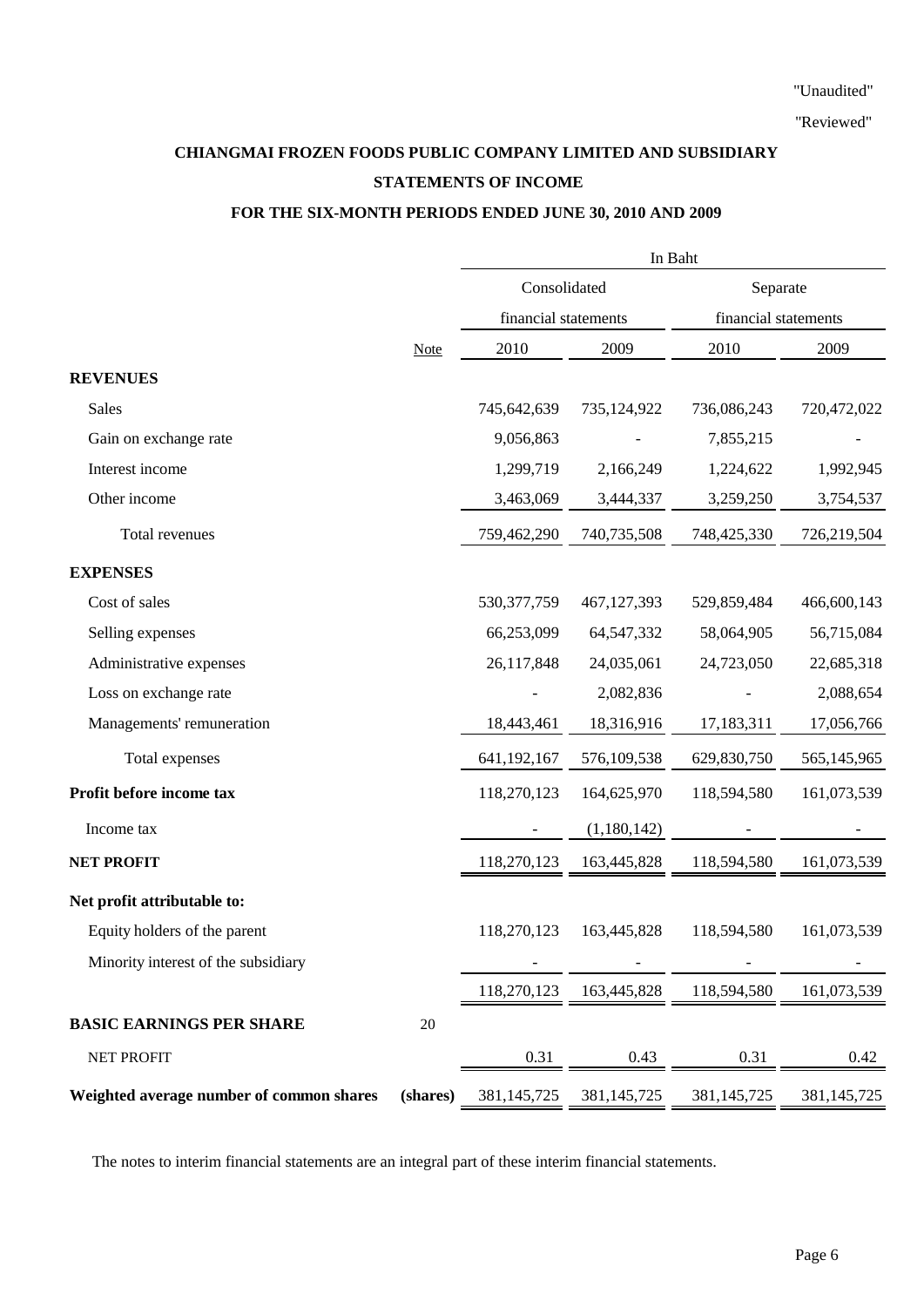"Reviewed"

# **CHIANGMAI FROZEN FOODS PUBLIC COMPANY LIMITED AND SUBSIDIARY CONSOLIDATED STATEMENTS OF CHANGES IN SHAREHOLDERS' EQUITY FOR THE SIX-MONTH PERIODS ENDED JUNE 30, 2010 AND 2009**

|                               | In Baht      |                       |                          |                          |                 |                 |  |  |
|-------------------------------|--------------|-----------------------|--------------------------|--------------------------|-----------------|-----------------|--|--|
|                               |              | Issued and<br>Premium |                          | Retained earnings        |                 |                 |  |  |
|                               |              | paid-up               | on share                 |                          |                 |                 |  |  |
|                               | <b>Notes</b> | share capital         | capital                  | Legal reserve            | Unappropriated  | Total           |  |  |
|                               |              |                       |                          |                          |                 |                 |  |  |
| Balance as at January 1, 2009 |              | 346,496,592           | 68,000,000               | 34,650,000               | 746,986,060     | 1,196,132,652   |  |  |
| Stock dividends               | 17           | 34,649,133            | $\overline{\phantom{a}}$ | $-$                      | (34, 649, 133)  |                 |  |  |
| Dividends paid                | 19           |                       | $\overline{\phantom{a}}$ | $\overline{\phantom{a}}$ | (103, 947, 503) | (103, 947, 503) |  |  |
| Net profit                    |              |                       |                          | $\overline{\phantom{a}}$ | 163,445,828     | 163,445,828     |  |  |
| Balance as at June 30, 2009   |              | 381, 145, 725         | 68,000,000               | 34,650,000               | 771,835,252     | 1,255,630,977   |  |  |
|                               |              |                       |                          |                          |                 |                 |  |  |
| Balance as at January 1, 2010 |              | 381,145,725           | 68,000,000               | 38,115,000               | 720,806,463     | 1,208,067,188   |  |  |
| Dividends paid                | 19           |                       |                          | $\overline{\phantom{a}}$ | (95, 285, 056)  | (95, 285, 056)  |  |  |
| Net profit                    |              |                       |                          | $\overline{\phantom{a}}$ | 118,270,123     | 118,270,123     |  |  |
| Balance as at June 30, 2010   |              | 381,145,725           | 68,000,000               | 38,115,000               | 743,791,530     | 1,231,052,255   |  |  |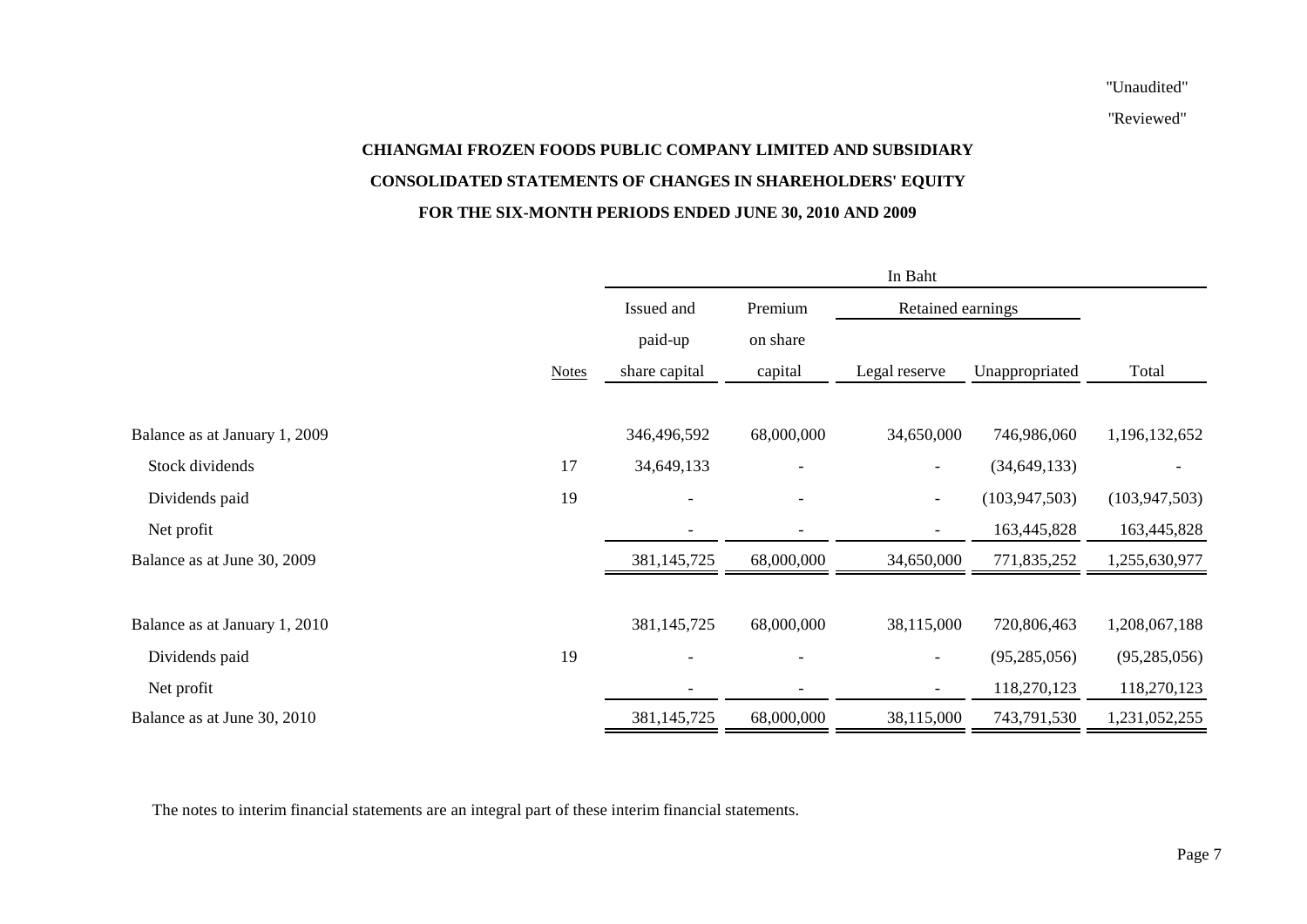"Reviewed"

# **CHIANGMAI FROZEN FOODS PUBLIC COMPANY LIMITED SEPARATE STATEMENTS OF CHANGES IN SHAREHOLDERS' EQUITY FOR THE SIX-MONTH PERIODS ENDED JUNE 30, 2010 AND 2009**

|                               |              | In Baht                      |            |                          |                 |                 |  |  |
|-------------------------------|--------------|------------------------------|------------|--------------------------|-----------------|-----------------|--|--|
|                               |              | Issued and                   | Premium    | Retained earnings        |                 |                 |  |  |
|                               |              | paid - up                    | on share   |                          |                 |                 |  |  |
|                               | <b>Notes</b> | share capital                | capital    | Legal reserve            | Unappropriated  | Total           |  |  |
|                               |              |                              |            |                          |                 |                 |  |  |
| Balance as at January 1, 2009 |              | 346,496,592                  | 68,000,000 | 34,650,000               | 737,314,214     | 1,186,460,806   |  |  |
| Stock dividends               | 17           | 34,649,133                   |            |                          | (34, 649, 133)  |                 |  |  |
| Dividends paid                | 19           | $\overline{\phantom{a}}$     |            |                          | (103, 947, 503) | (103, 947, 503) |  |  |
| Net profit                    |              | $\overline{\phantom{a}}$     | -          | $\overline{\phantom{a}}$ | 161,073,539     | 161,073,539     |  |  |
| Balance as at June 30, 2009   |              | 381,145,725                  | 68,000,000 | 34,650,000               | 759,791,117     | 1,243,586,842   |  |  |
|                               |              |                              |            |                          |                 |                 |  |  |
| Balance as at January 1, 2010 |              | 381,145,725                  | 68,000,000 | 38,115,000               | 707,021,366     | 1,194,282,091   |  |  |
| Dividends paid                | 19           | $\overline{\phantom{a}}$     |            |                          | (95, 285, 056)  | (95, 285, 056)  |  |  |
| Net profit                    |              | $\qquad \qquad \blacksquare$ |            |                          | 118,594,580     | 118,594,580     |  |  |
| Balance as at June 30, 2010   |              | 381,145,725                  | 68,000,000 | 38,115,000               | 730,330,890     | 1,217,591,615   |  |  |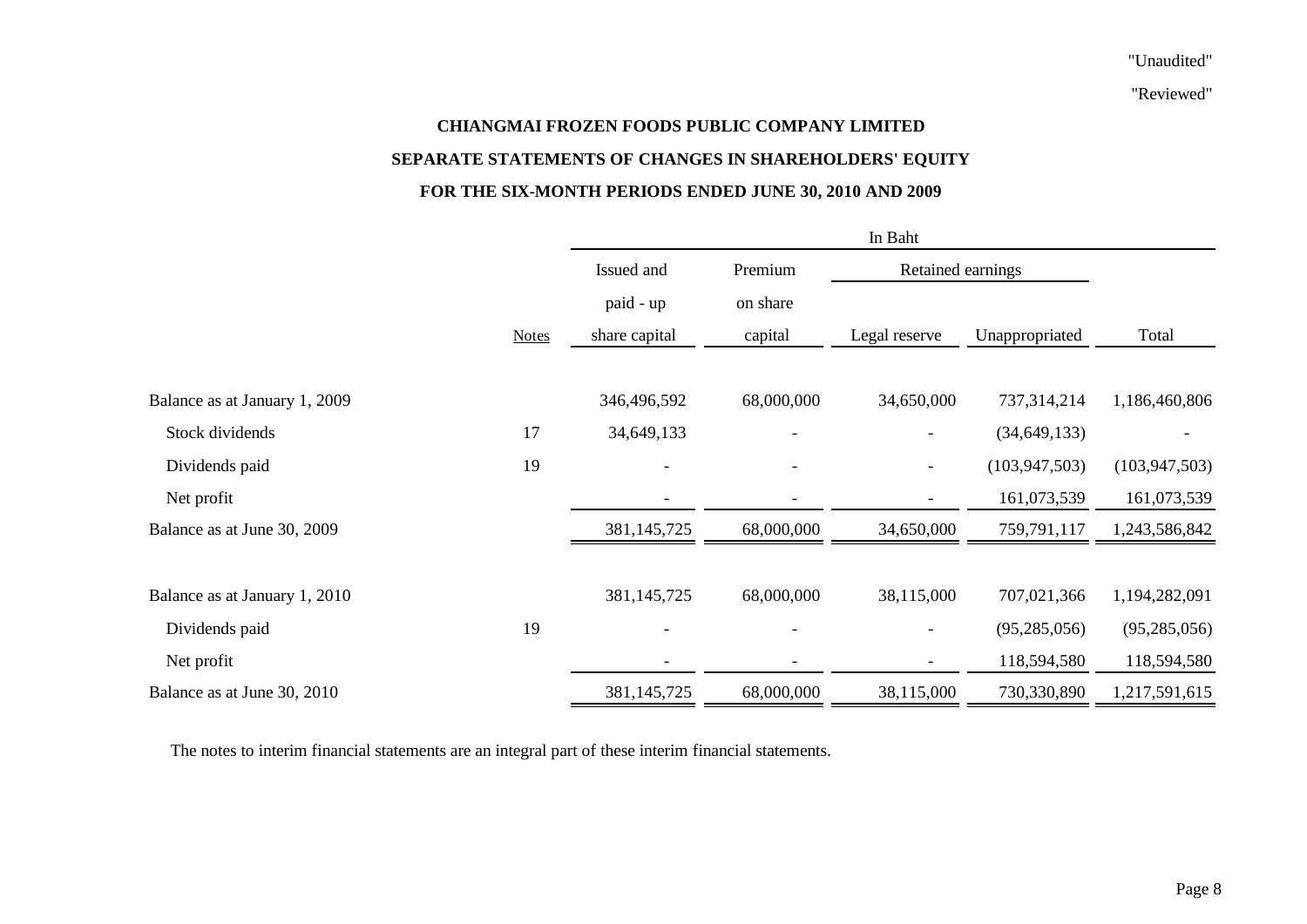### **STATEMENTS OF CASH FLOWS**

# **FOR THE SIX-MONTH PERIODS ENDED JUNE 30, 2010 AND 2009**

|                                                               | In Baht              |                |                      |               |  |
|---------------------------------------------------------------|----------------------|----------------|----------------------|---------------|--|
|                                                               | Consolidated         |                | Separate             |               |  |
|                                                               | financial statements |                | financial statements |               |  |
|                                                               | 2010                 | 2009           | 2010                 | 2009          |  |
| CASH FLOWS FROM OPERATING ACTIVITIES                          |                      |                |                      |               |  |
| Profit before income tax                                      | 118,270,123          | 164,625,970    | 118,594,580          | 161,073,539   |  |
| Adjustments to reconcile net profit to net cash               |                      |                |                      |               |  |
| provided by operating activities                              |                      |                |                      |               |  |
| Unrealized loss (gain) on exchange rate                       | (251, 043)           | 299,822        | (207, 470)           | 257,975       |  |
| Reversal of doubtful accounts                                 | (6, 647)             | (6,698)        | (6,647)              | (6,698)       |  |
| Loss on diminution of inventories (reversal)                  | 107,127              | (304, 402)     | 107,127              | (304, 402)    |  |
| Gain on disposal of equipment                                 | (1, 145, 475)        | (55, 659)      | (631, 457)           | (55, 659)     |  |
| Depreciation                                                  | 40,198,362           | 37,866,056     | 40,031,526           | 37,760,374    |  |
| Amortization of computer software                             | 182,260              | 180,412        | 182,260              | 180,412       |  |
| Profit from operating activities before change in operational |                      |                |                      |               |  |
| assets and liabilities                                        | 157,354,707          | 202,605,501    | 158,069,919          | 198,905,541   |  |
| Decrease (Increase) in operational assets                     |                      |                |                      |               |  |
| Trade accounts receivable - related companies                 | (15,999,417)         | (3,879)        | (27,057,738)         | 530,110       |  |
| Trade accounts receivable - other companies                   | (51, 926, 332)       | (39, 679, 817) | (46, 595, 773)       | (32,767,846)  |  |
| Inventories                                                   | 28,186,555           | (5,094,767)    | 30,865,929           | (5,094,767)   |  |
| Accounts receivable - planters                                | 5,531,206            | (2,374,463)    | 5,531,206            | (2,374,463)   |  |
| Value added tax receivable                                    | (857,071)            | (812,598)      | (846,273)            | (973,099)     |  |
| Prepaid expenses                                              | (3,776,963)          | (2,645,346)    | (3,776,963)          | (2,645,346)   |  |
| Other current assets                                          | (99,270)             | 3,185,100      | (98, 581)            | 3,139,780     |  |
| Other non - current assets                                    | (833,984)            | (1, 397, 777)  | (834, 736)           | (1, 397, 777) |  |
| Increase (Decrease) in operational liabilities                |                      |                |                      |               |  |
| Trade accounts payable                                        | 2,004,767            | 24,840,981     | 2,004,767            | 24,840,981    |  |
| Accrued expenses - related companies                          | 83,144               | 182,304        | 198,985              | 294,810       |  |
| Accrued expenses - other companies                            | (10, 379, 766)       | (4,973,125)    | (10,207,051)         | (4,854,809)   |  |
| Other current liabilities                                     | 1,632,740            | 385,372        | 1,620,650            | 383,733       |  |
| Cash received from operation                                  | 110,920,316          | 174,217,486    | 108,874,341          | 177,986,848   |  |
| Income tax paid                                               | (782, 486)           | (826, 489)     | (32,083)             | (40, 321)     |  |
| Net cash provided by operating activities                     | 110,137,830          | 173,390,997    | 108,842,258          | 177,946,527   |  |